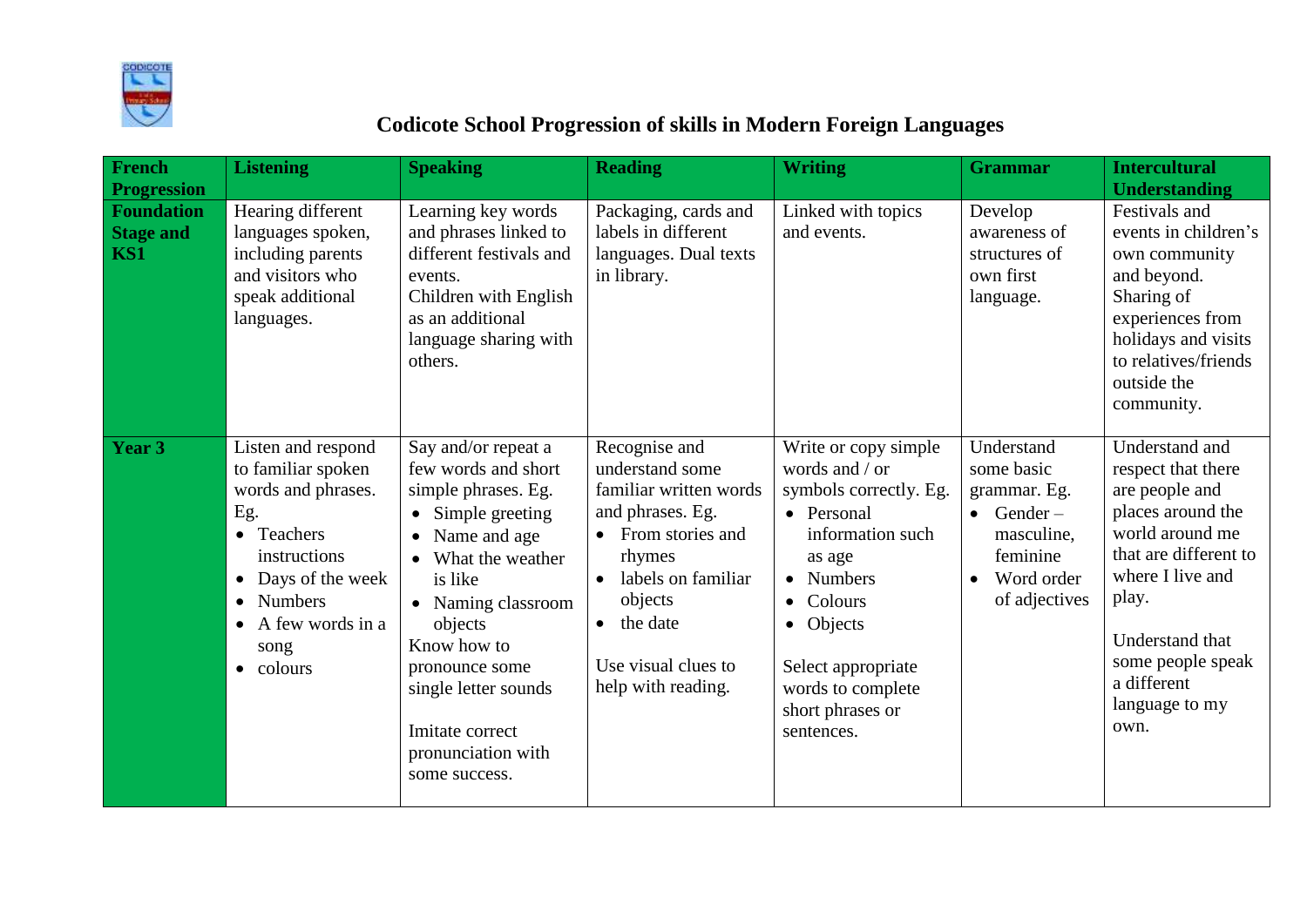| <b>French</b>      | <b>Listening</b>                                                                                                                                                                 | <b>Speaking</b>                                                                                                                                                                                                                                                                | <b>Reading</b>                                                                                                                                                                                                            | <b>Writing</b>                                                                                                                                                                                                                             | <b>Grammar</b>                                                                                                                                                         | <b>Intercultural</b>                                                                                                                                                                                                                     |
|--------------------|----------------------------------------------------------------------------------------------------------------------------------------------------------------------------------|--------------------------------------------------------------------------------------------------------------------------------------------------------------------------------------------------------------------------------------------------------------------------------|---------------------------------------------------------------------------------------------------------------------------------------------------------------------------------------------------------------------------|--------------------------------------------------------------------------------------------------------------------------------------------------------------------------------------------------------------------------------------------|------------------------------------------------------------------------------------------------------------------------------------------------------------------------|------------------------------------------------------------------------------------------------------------------------------------------------------------------------------------------------------------------------------------------|
| <b>Progression</b> |                                                                                                                                                                                  |                                                                                                                                                                                                                                                                                |                                                                                                                                                                                                                           |                                                                                                                                                                                                                                            |                                                                                                                                                                        | <b>Understanding</b>                                                                                                                                                                                                                     |
| <b>Year 4</b>      | Understand a range<br>of familiar spoken<br>phrases. Eg.<br>Basic phrases<br>concerning myself,<br>my family and<br>school.<br>Respond to a clear<br>model of language.          | Answer simple<br>questions and give<br>basic information. Eg.<br>• About the weather<br>• Brothers and<br>sisters<br>$\bullet$ Pets<br>• Hobbies<br>Know how to<br>pronounce all single<br>letter sounds.<br>Show an awareness of<br>sound patterns.<br>Be clearly understood. | Understands some<br>familiar written<br>phrases. Eg.<br>• Simple weather<br>phrases<br>• Basic descriptions<br>of objects<br>Read a wider range of<br>words phrases and<br>sentences aloud.                               | Write one or two<br>sentences with<br>support. Eg.<br>Model or fill in the<br>words on a simple<br>form.<br>• Shopping list<br>• Holiday greetings<br>by email or<br>postcard.<br>Begin to spell some<br>commonly used words<br>correctly. | Understand<br>some basic<br>grammar. Eg.<br>• Gender<br>• Verbs $-1st$ ,<br>$2nd$ and $3rd$<br>person in<br>questions<br>and answers<br>• How to form<br>the negative. | Identify similarities<br>and differences in<br>my culture to that<br>of another.<br>Talk about<br>celebrations in<br>other cultures and<br>know about aspects<br>of daily life in<br>other countries that<br>are different to my<br>own. |
| Year 5             | Understand the main<br>points from a spoken<br>passage made up of<br>familiar language.<br>Eg.<br>• Short rhyme or<br>song<br>• Basic telephone<br>message<br>• Weather forecast | Ask and answer<br>simple questions. Eg.<br>$\bullet$ Taking part in a n<br>interview / survey<br>About pets /<br>favourite food<br>Talk to a friend<br>about hobbies.<br>Talk about personal<br>interests.<br>Begin to pronounce                                               | Understand the main<br>points from a short<br>written text. Eg.<br>• Simple messages<br>on a postcard / in<br>an email.<br>• A short story.<br>Match sound to print<br>by reading aloud<br>familiar words and<br>phrases. | Write some sentences<br>and short texts using<br>already learnt words.<br>Eg.<br>Postcard<br>Simple note or<br>message<br>Write three or four<br>sentences using a<br>word/phrase bank.<br>Spell words that are                            | Understand<br>some basic<br>grammar. Eg.<br>$\bullet$ Gender<br>• Adjectives<br>• Possessive<br>pronouns<br>• Verbs<br>including<br>present tense.                     | Respect and<br>understand cultural<br>diversity<br>Understand how<br>symbols, objects<br>and pictures can<br>represent a country.<br>Talk about, discuss<br>and present<br>information about a<br>particular country's                   |